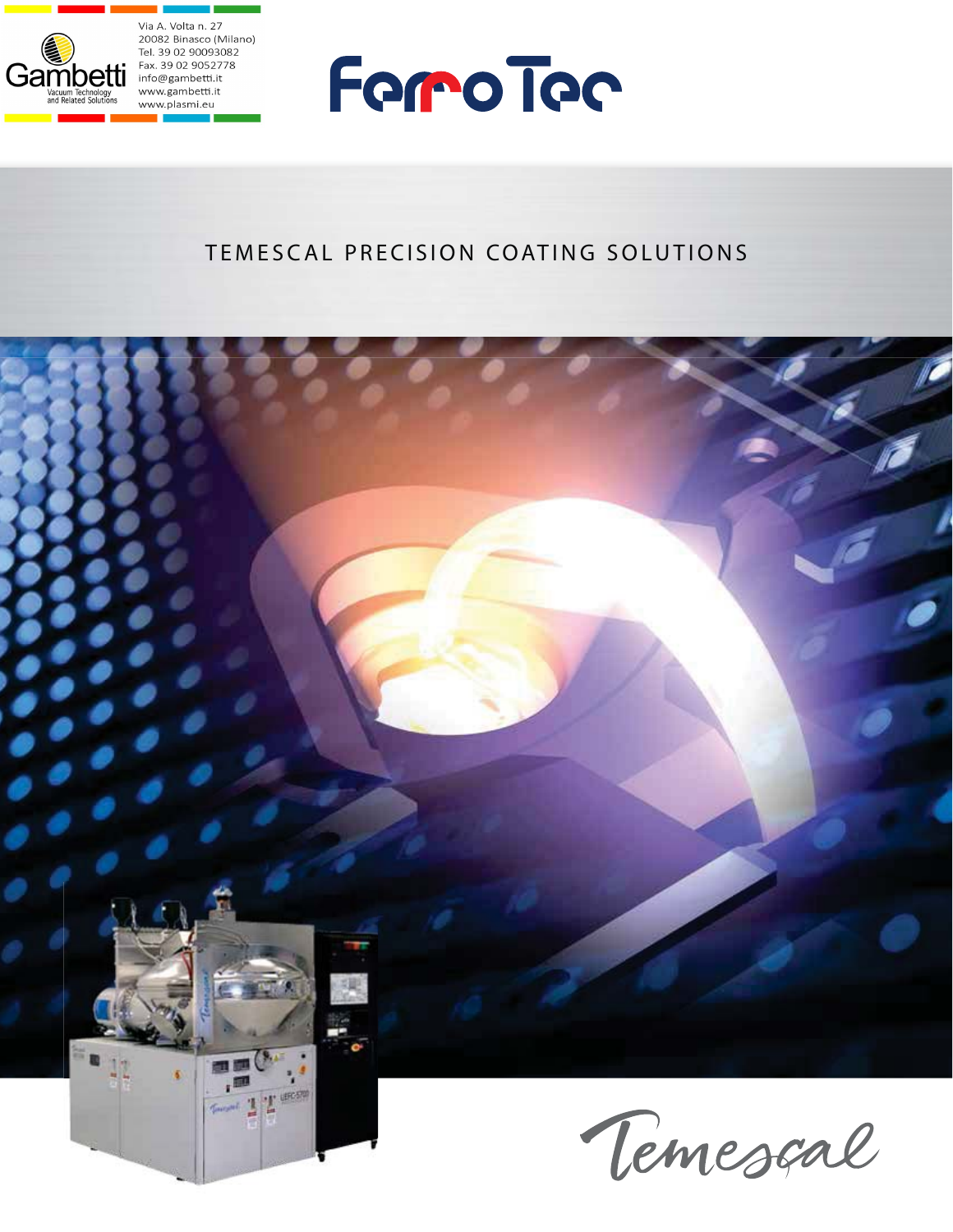## UNDERSTANDING THE SCIE



A vapor cloud forms the heart of every electron beam evaporation system. Each material evaporated by an electron beam produces a unique, repeatable flux distribution characteristic of radiation from a point source.



But these flux clouds can vary. They change because of a variety of factors in the deposition process—like deposition material, deposition power, crucible size, the use of a crucible liner and beam spot focus.

With precision lift-off coating, the goal is an even, predictable deposition layer across a batch of wafers. Uniformity masks are the conventional solution for managing the fluxcloud, trimming the heaviest zones of deposition to match that of the least flux zones' collection.

# EMBRACE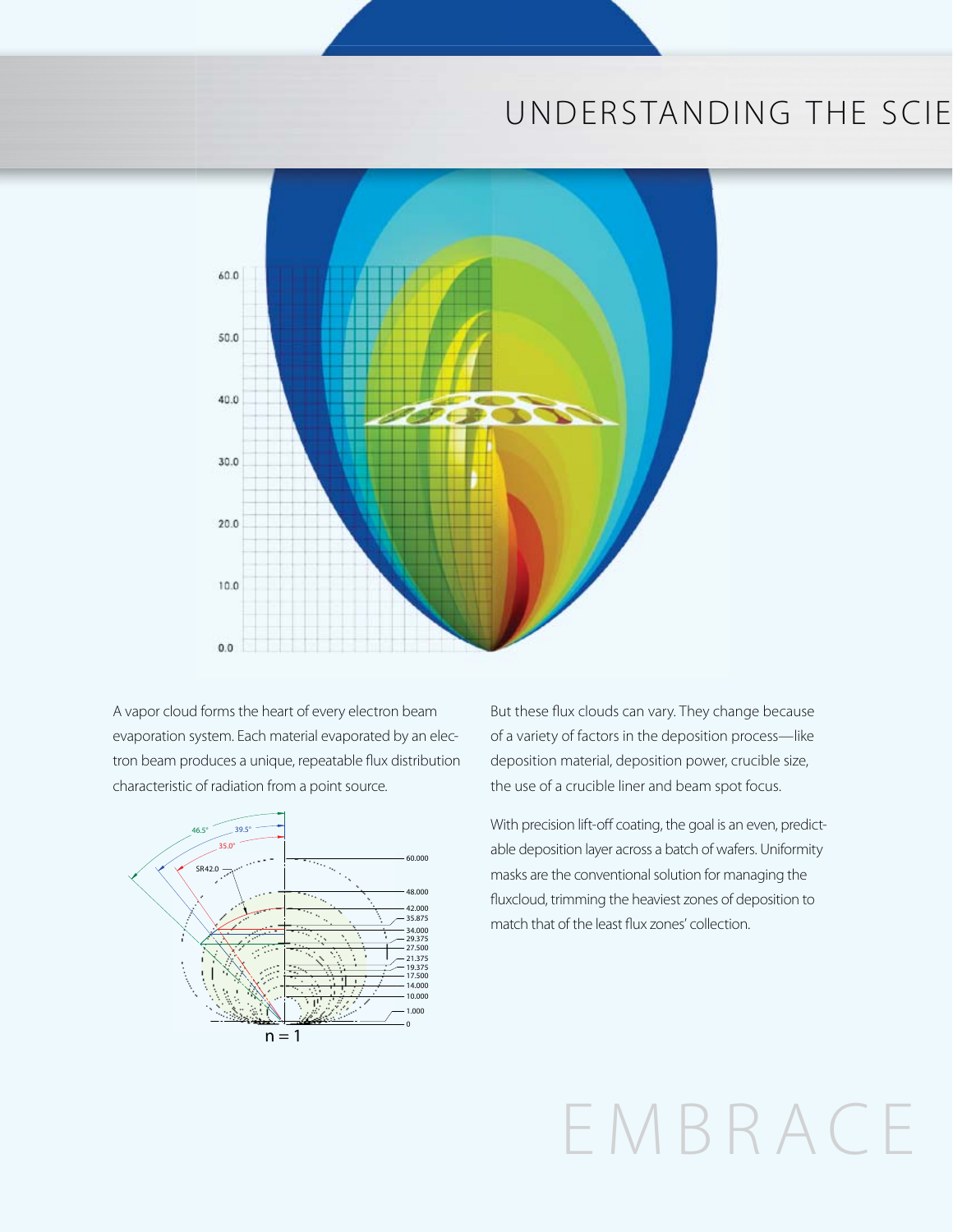## NCE OF THE VAPOR CLOUD

H E C LO

#### FROM HARNESSING THE FIRST ELECTRON BEAMS

The roots of a Temescal system run deep, back to labs in Berkeley in the 1950s where we pioneered the first electron beam evaporation components and began patenting the first e-gun designs. Over the years, electron beam evaporation has become a well-established method for thin film coating, so well established that some might believe that a system is simply the sum of a vacuum chamber, an electron beam gun, and a high-voltage power supply.

#### TO VOLUME COMPOUND SEMICONDUCTOR METALIZATION

With our long history in designing and building electron beam evaporation systems, we know that a system is more than an assembly of parts. A precision tool for high-volume uniform coating is a symphony of specialized components, operating in precise relationships with careful optimizations that harmonize the system with multi-step coatings and the heart of the entire process, the flux cloud..

#### WE BUILD HIGHLY OPTIMIZED PRODUCTION TOOLS

From our most basic systems designed for R&D or pilot production to our top-of-the-line lift-off coaters, every Temescal system is designed for precision, efficiency and throughput. It's one reason why the world's leading compound semiconductor manufacturers depend upon Temescal systems, batch after batch, day after day.

#### WE ENGINEER PROCESS MATERIAL UNIFORMITY

For us, the vapor cloud is the heart of every electron beam evaporation system. Each material evaporated by an electron beam produces a unique cloud, a repeatable flux distribution characteristic of radiation from the point source. Coating uniformity depends on the relationship between the wafer surface and the cloud. But the flux cloud isn't static; it's dynamically shaped by everything from deposition material, power, beam spot focus, crucible size—even factors like whether you're using a crucible liner. We engineer Temescal systems to manage these variations, to harmonize with the cloud and deliver unparalleled uniformity.

#### WE ARE EXPERTS IN THE SCIENCE OF THE VAPOR CLOUD

For over a decade, Temescal has been dedicated to mapping and better understanding the dynamics of the flux cloud. Through extensive testing and research, we have collected hundreds of vapor cloud maps and used these maps to advance and automate the process of Lift-off uniformity mask design. Now, Temescal systems incorporate this expertise in our Auratus deposition enhancement methodology, ensuring that your process is always harmonized to the cloud.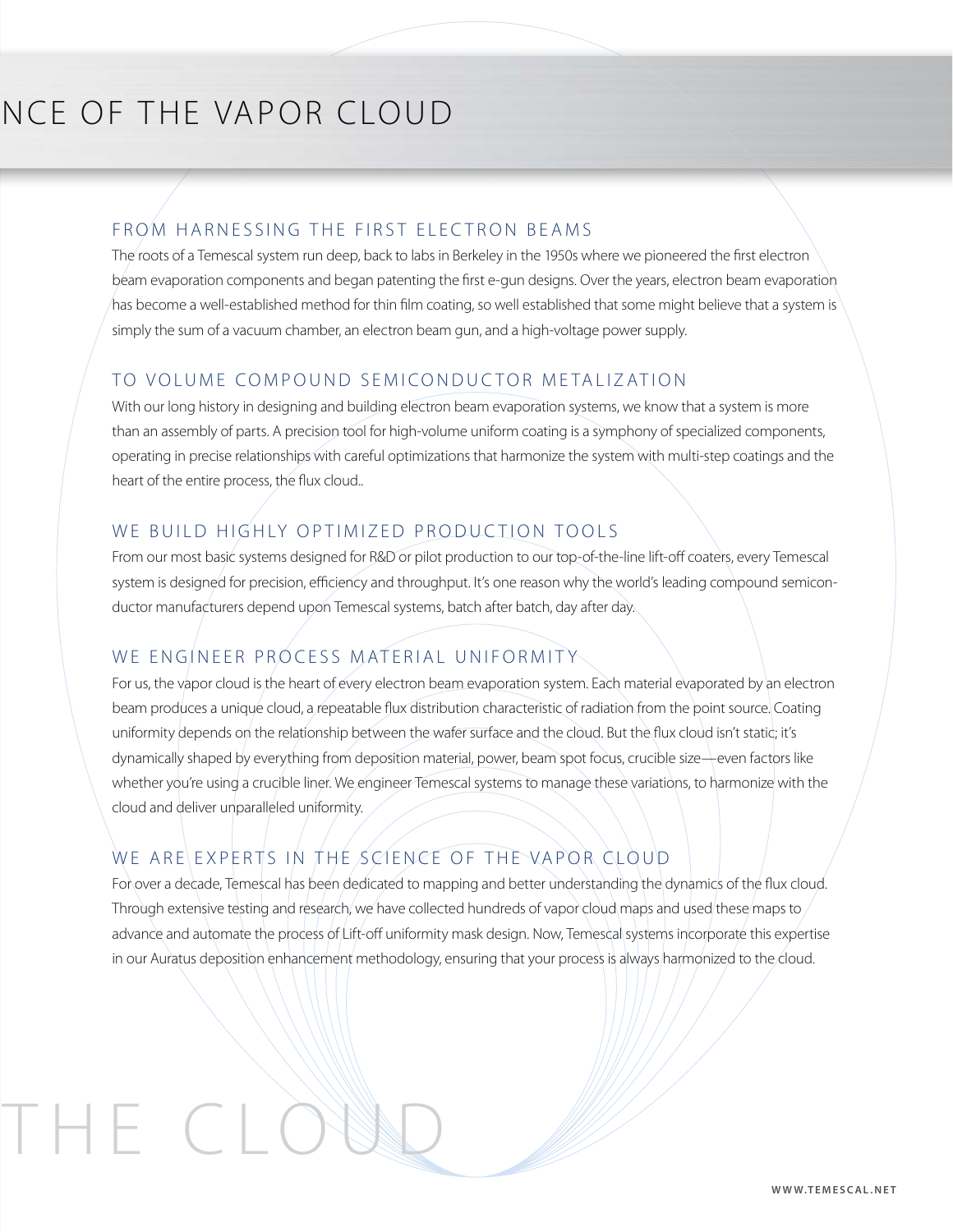## WHAT'S INSIDE A

A TEMESCAL SYSTEM IS A PRODUCTION TOOL, DESIGNED FOR MAXIMUM EFFICIENCY, HIGH THROUGHPUT PRECISION COATING. THIS GUIDING PHILOSOPHY DICTATES MANY OF THE SYSTEM DESIGN DECISIONS THAT RUN THROUGH OUR ENTIRE PRODUCT LINE.

#### **Vacuum Pumping**

Nobody likes waiting for a system to pump down, but when it's a production tool, waiting is expensive. That's why Temescal systems maximize the vacuum pumping capacity, so you pump down fast instead of waiting.

This is also why Temescal systems feature a load lock separation between the process chamber and the source chamber. This feature enables you to service your process materials, then pump back down without loosing vacuum in your process chamber. Practically speaking, what it means is faster process cycles, shorter wait times and increased process throughput.



#### **TemEBeam EBC Integrated Controller**

Our TemEBeam EBC controller bundles all of the sophisticated sweep pattern and system management capabilities required to achieve ultimate uniformity into a single, easy-to-operate integrated platform.



#### **The Temescal Poptop Supersource**

The Poptop gun is an electron beam source that has been uniquely optimized for processes that use multiple materials. With it's pneumatically actuated Poptop crucible cover, the Poptop is able to seal inactive crucible pockets, eliminating cross-contamination and improving process results.

#### **Fast Recovery Power Supply**

Temescal power supplies are exceptionally responsive with fast arc handling, low arc rates, consistent deposition rate and high source utilization. These characteristics lead to a more stable processes and better control of final thickness and reduced batch-to-batch variation.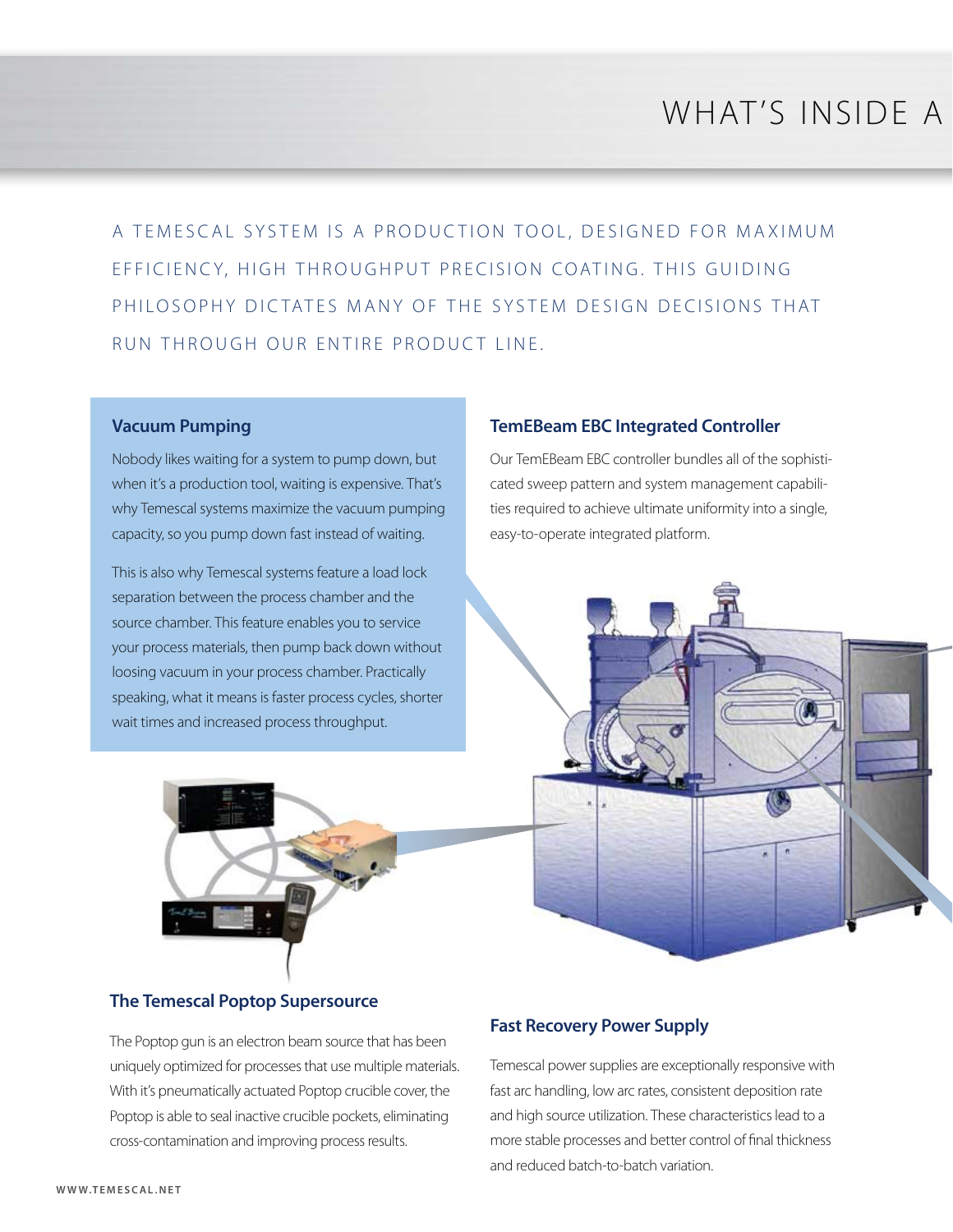## TEMESCAL SYSTEM?

#### **Auratus Deposition Enhancement Methodology**

Our unique Auratus Deposition Enhancement Methodology takes advantage of specialized components, optimizations and features designed to improve efficiency, maximize uniformity, and lower material consumption.

#### **Auratus Enhanced Uniformity Masks**

We have built a comprehensive library of materials, mapping the unique characteristics of their flux clouds, and we've used this expertise to help us optimize our systems for ultimate uniformity.

#### **Auratus Enhanced Conic Chamber**

Another enhancement available only on a Temescal is our unique conical chamber design. The conical chamber offers significant advantages over traditional box-shaped chambers by eliminating wasted chamber space and surface area, reducing pump down time, and decreasing in-chamber debris accumulation.



#### **Temescal Control System**

The Temescal Control System (TCS) provides fully integrated, recipe-driven process and vacuum control. Operating in any of three password-protected modes, the TCS also offers process variable monitoring, process and historical trend tracking, and process data logging.



#### **TCS System Map During Deposition**

#### **HULA**

One of the most significant elements in the Auratus enhancement package is the patent-pending High-Uniformity Lift-off Assembly (HULA) with a unique, magnetically-driven dome assembly. With its dual-axis motion, the HULA ensures that all wafers spend equivalent periods in the high-density and low-density regions of the vapor cloud.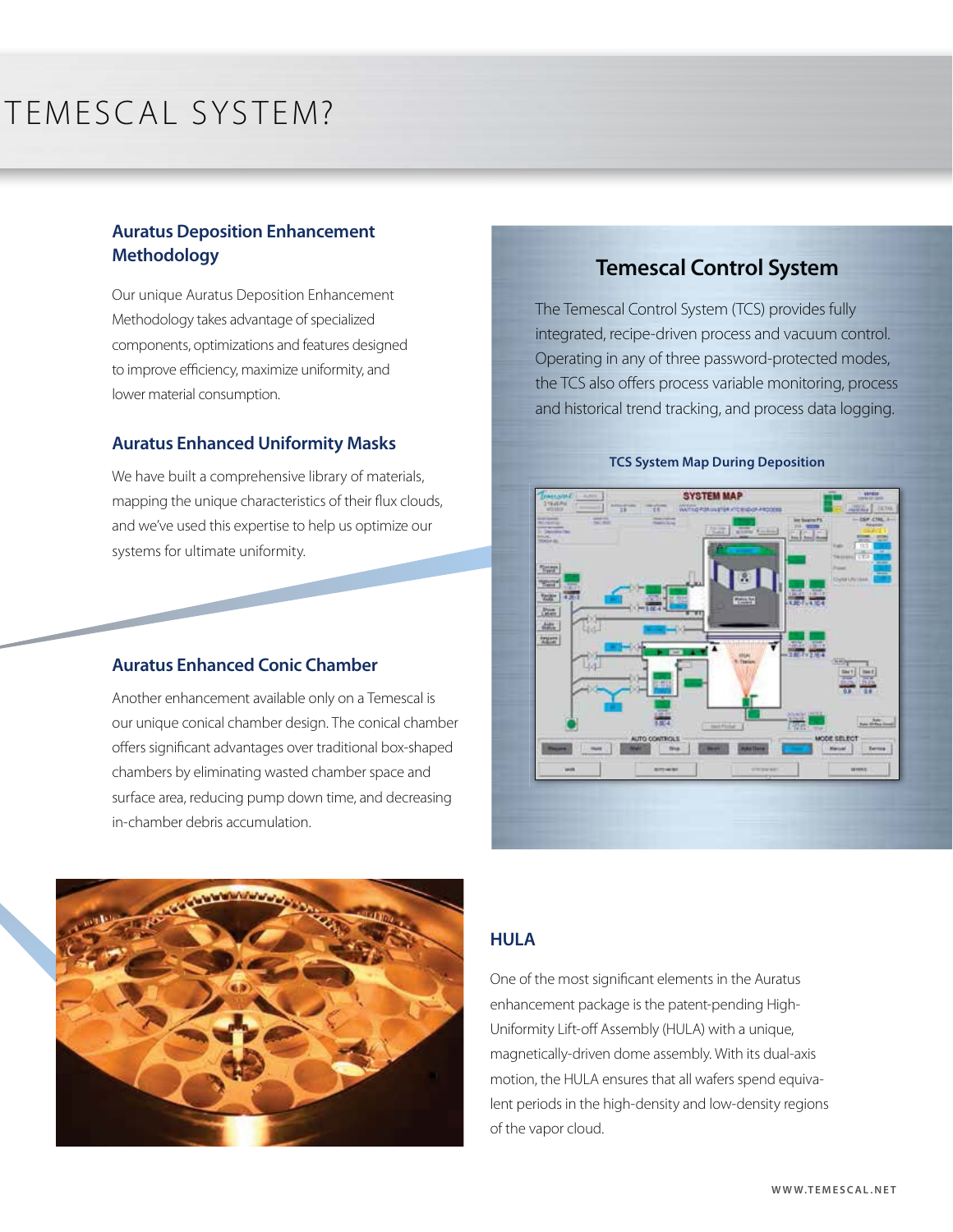As shown in these uniformity curves, each process material exhibits different uniformity characteristics. This makes a one-size-fits-all uniformity mask problematic. Auratus eliminates this problem, delivering consistent uniformity across all process materials.

#### **Uniformity Before Auratus**





#### **Unprecedented Uniformity**

The Auratus™ deposition process enhancement methodology enables Temescal customers to coat wafers with near perfect uniformity, resulting in more consistent, better quality products and fewer defects.

- Achieve near perfect uniformity
- No new uniformity mask development when changing the process layers (film stack)

#### **Uniformity Comparison:** Conventional Box Coaters vs UEFC-5700

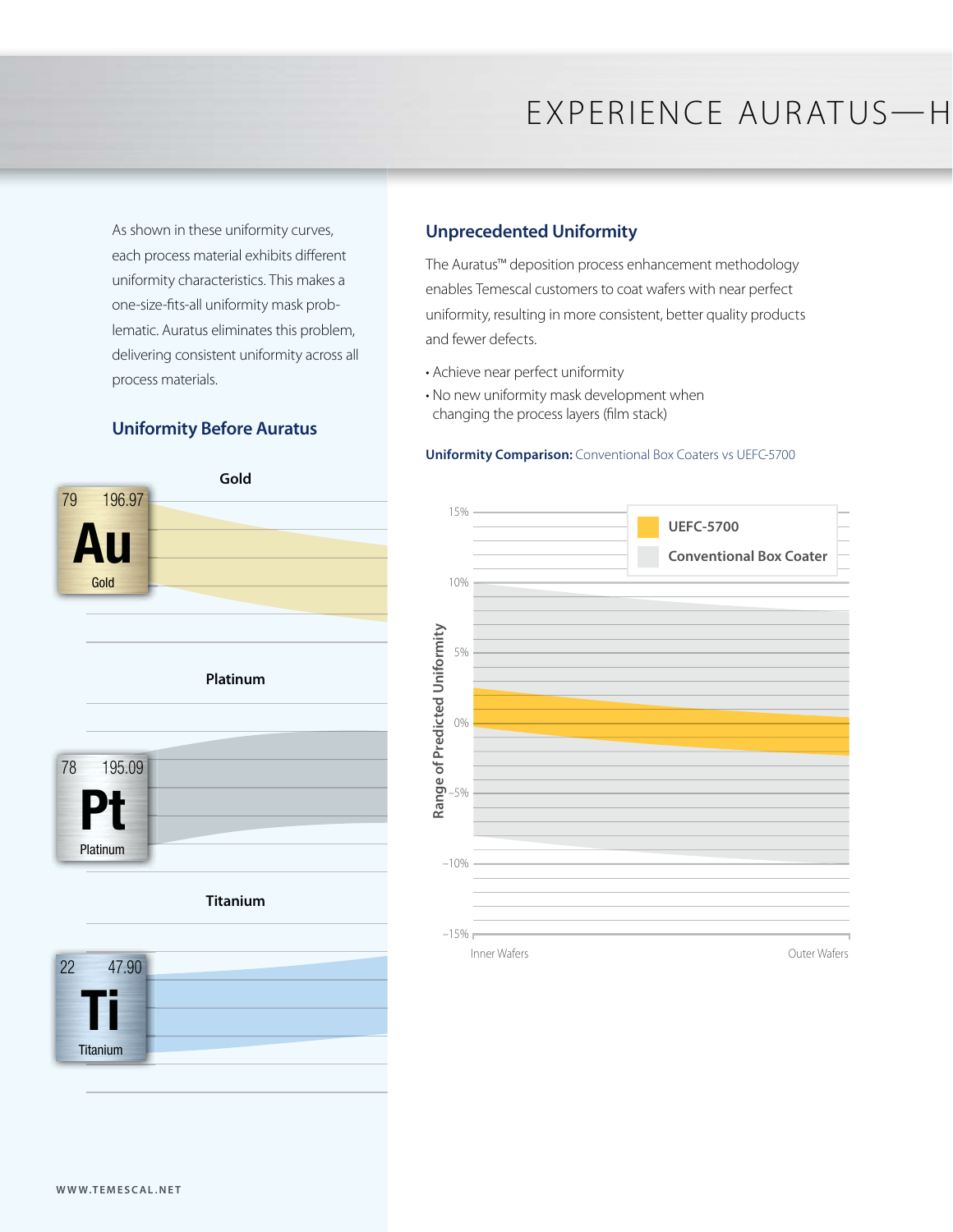## ARMONY WITH THE CLOUD

#### **Dramatic Savings**

With a revolutionary product chamber and a unique substrate holder, an Auratus empowered system offers significant reductions in material consumption. For evaporants such as gold and platinum, this can mean savings of up to 40% in material costs.

#### **Unique Chamber Design**

Auratus is enhanced with a unique conical vacuum chamber. This complex fabrication of stainless spun and conic elements offers significant advantages over conventional box-shaped chambers. The conical shape reduces volume and surface area, allowing faster pumpdown times for large chamber volumes, increasing process throughput and providing real operational savings.

- Eliminates wasted chamber space & surface area
- Significantly reduces pumpdown time
- Reduces in-chamber debris accumulation

### **The Auratus Methodology**

Value Proposition

**/alue Proposition** 



**PROCESS DEVELOPMENT** Vapor flux mapping Process variable optimization



**EBC**



**EBEAM POWER SUPPLY** Process stability 1.5ms arc recovery

Proprietary materials nimized sweep patterns

Temescal Expertise



Magnetically driven, non-contact, High Uniformity Lift-off Assembly (HULA) without vapor shields

#### **High-Uniformity Lift-off Assembly (HULA)**

Auratus enhances the deposition process using a patentpending High-Uniformity Lift-off Assembly (HULA) design. The unique, magnetically-driven dome assembly produces rotational motion with zero metal-to-metal contact, minimizing the generation of particulates for improved process quality and fewer defects.

With its dual-axis motion, the HULA ensures that all wafers spend equivalent periods in the high-density and low-density regions of the vapor cloud. This complex motion optimizes collection efficiency and also radically minimizes the size of the deposition mask. This enhancement enables operators to run processes with numerous metals, deposited at varying rates using a universal mask, while realizing minimal variations in film uniformities.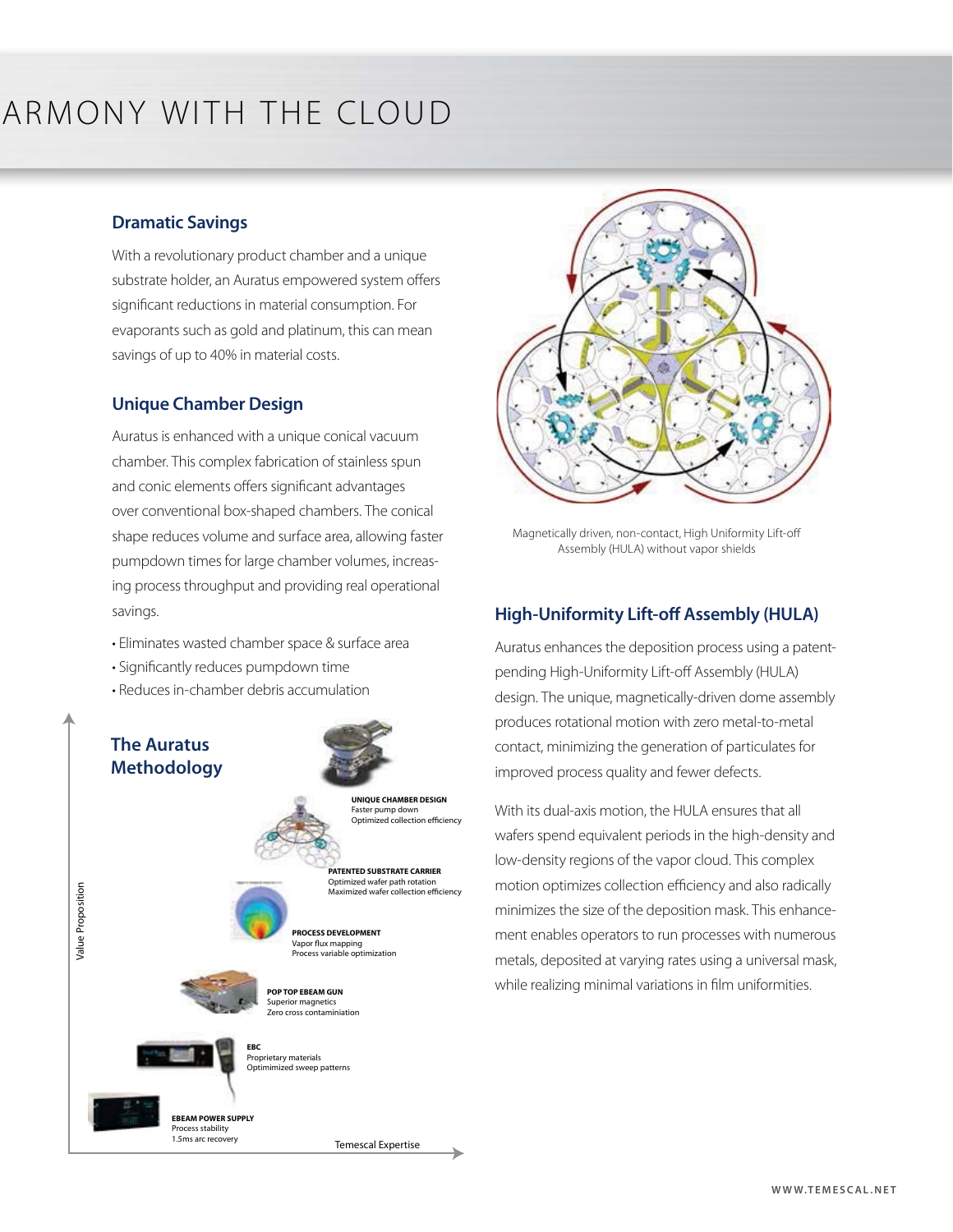## EMPOWERED WITH AURATUS—THE ULT

## THE UEFC-5700 WITH AURATUS: UI TIM ATE THROUGHPUT FOR 150 OR 200MM WAFERS

#### **The UEFC-5700**

The UEFC-5700 is the first Temescal system to incorporate the Auratus deposition process enhancement methodology, dramatically improving lift-off coating processes. Experience near-perfect uniformity with minimal or no uniformity masking while reducing material consumption by as much as 40%.

#### **Ultra-High Throughput Tool**

The UEFC-5700 is the ultimate high-throughput coater for lift-off processes. The Auratus methodology increases the effective deposition rate, enabling customers to produce wafers faster. Compared with conventional box coaters, the UEFC-5700 provides:

- Large capacity 42 x 150 mm wafers
- 40% more wafers with no increase in footprint or power consumption
- Less than 10 minutes to 5E-07 Torr
- 44,000 L/sec pumping
- Significantly less surface area and volume



#### **150 mm Wafers Coated (per batch)**  42 20 44K 18K 47% **Pump Speed (L/sec) Relative Collection Efficiency UEFC-5700 Conventional Box Coater**

**UEFC-5700 vs Conventional Box Coater (150 mm)**

|                                         | Conventional<br><b>Box Coater</b> | <b>UEFC-5700</b> |  |  |  |  |
|-----------------------------------------|-----------------------------------|------------------|--|--|--|--|
| <b>Performance</b>                      |                                   |                  |  |  |  |  |
| Wafers per batch                        | 20                                | 42               |  |  |  |  |
| Batches per day                         | 15                                | 20               |  |  |  |  |
| Wafers per day                          | 300                               | 840              |  |  |  |  |
| Operational Cost of Unreclaimable Gold* |                                   |                  |  |  |  |  |
| Cost of lost gold per wafer             | \$9.64                            | \$4.80           |  |  |  |  |
| Cost per 100,000 wafers                 | \$964,000                         | \$480,000        |  |  |  |  |

\*Assuming Au cost of \$55/gram and reclaim cost of 80%/wafer.

## EMBRACE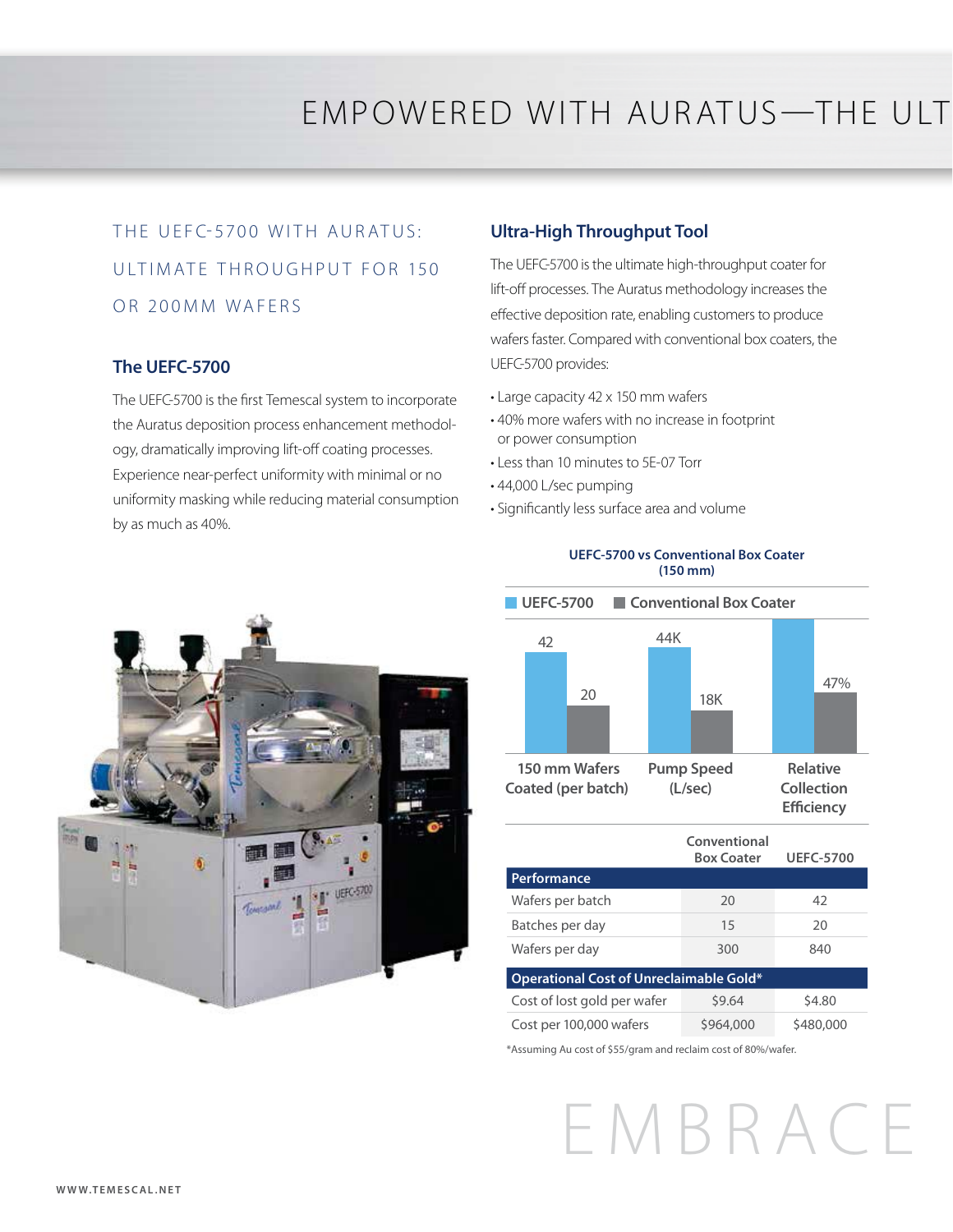## IMATE LIFT-OFF METALIZATION TOOLS

## THE UEFC-4900 WITH AURATUS: ULTIMATE UNIFORMITY OPTIMIZED FOR 150MM WAFERS

#### **UEFC-4900**

The UEFC-4900 is the compact version of the UEFC-5700. This system features source-to-substrate and chamber angles that have been optimized for 150mm wafer production.

#### **The Ultimate Mid-sized Tool**

The UEFC-4900 is the ultimate high-uniformity mid-sized coater for lift-off processes. The Auratus methodology increases the effective deposition rate, enabling customers to produce wafers faster. Compared with conventional box coaters, the UEFC-4900 provides:

- Large capacity 25 x 150 mm wafers
- 40% more wafers with no increase in footprint or power consumption
- Less than 15 minutes to 5E-07 Torr
- 36,500 L/sec pumping
- Significantly less surface area and volume



**UEFC-4900 vs Conventional Box Coater**

|                                         | Conventional<br><b>Box Coater</b> | <b>UEFC-4900</b> |  |  |  |  |
|-----------------------------------------|-----------------------------------|------------------|--|--|--|--|
| Performance                             |                                   |                  |  |  |  |  |
| Wafers per batch                        | 20                                | 25               |  |  |  |  |
| Batches per day                         | 15                                | 24               |  |  |  |  |
| Wafers per day                          | 300                               | 600              |  |  |  |  |
| Operational Cost of Unreclaimable Gold* |                                   |                  |  |  |  |  |
| Cost of lost gold per wafer             | \$9.64                            | \$5.73           |  |  |  |  |
| Cost per 100,000 wafers                 | \$964,000                         | \$573,000        |  |  |  |  |

\*Assuming Au cost of \$55/gram and reclaim cost of 80%/wafer.

THE CLOUD

# Temesone UEFC-4900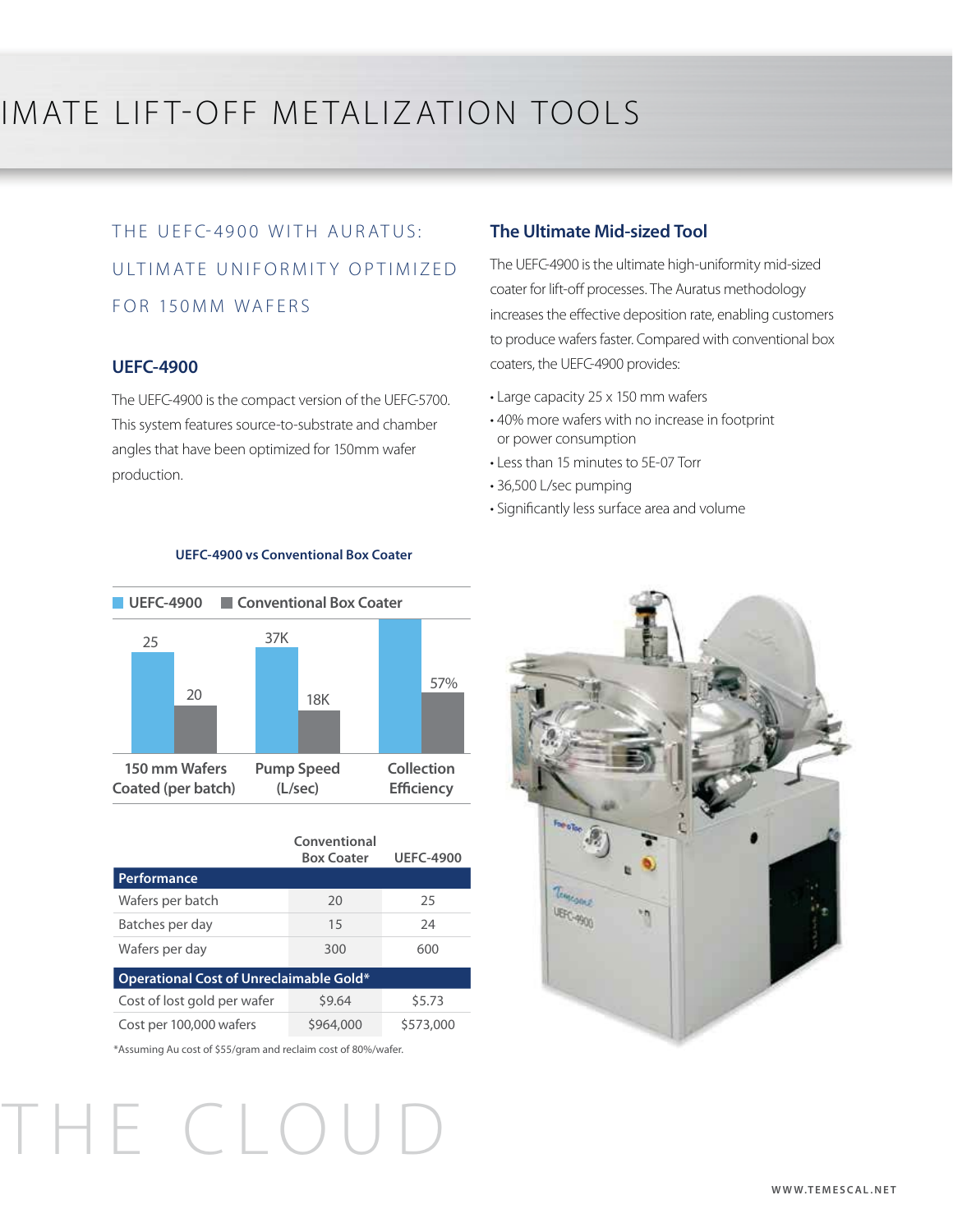## TEMESCAL CLASSIC

WITH A LEGACY OF EXCEPTIONAL UNIFORMITY, PRECISION AND RELIABILITY, THE WORLD'S LEADING COMPOUND SEMICONDUCTOR FABS AND FOUNDRIFS HAVE BEEN DEPENDING UPON TEMESCAL SYSTEMS FOR DECADES. TEMESCAL CLASSIC SYSTEMS REPRESENT OUR TRADITIONAL DESIGNS THAT MANUFACTURERS AND SCIENTISTS TRUST, WITH WELL CHARACTERIZED PERFORMANCE, STRONG THROUGHPUT AND HIGH UNIFORMITY.

#### **FC-4400 and FC-3800 Load-Lock Systems Optimized for Lift-Off Applications (Gate, Ohmic, TFR)**

The FC-3800 and FC-4400 are clean-room-compatible load-locked systems designed for high-throughput lift-off applications. Engineered for continuous, efficient operation, these coaters provide high-uniformity deposition at source-to-substrate distances ranging from 34" (965 mm) in the FC-3800 to 42" (1067 mm) in the FC-4400. Both systems can be configured for either freestanding or through-the-wall clean room installation, and both support numerous combinations of deposition sources and feeding, heating, and cleaning accessories.

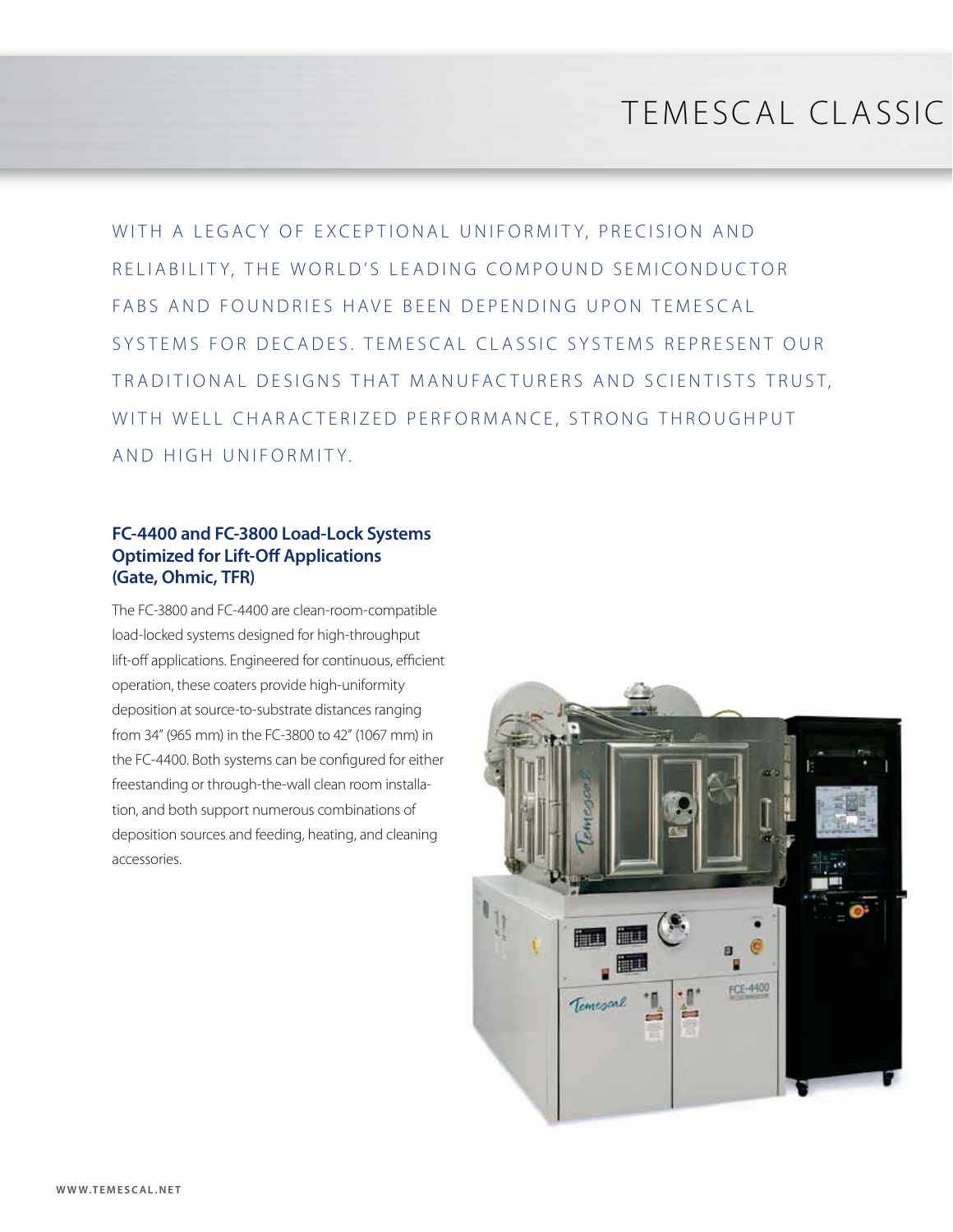## COATING SYSTEMS

#### **FC-2800 and BCD-2800**

The FC-2800 and BCD-2800 are clean room-compatible coaters that offer high-throughput efficiency and lift-off capability at a source-to-substrate distance of either 34" (866 mm) or 42" (1067 mm). Both systems can be configured for either freestanding or through-the-wall clean room installation, and both support numerous combinations of deposition sources plus a variety of substrate fixtures and feeding, heating, and cleaning options.





#### **FC-2000 and BJD-2000**

Temescal's FC-2000 and BJD-2000 are versatile evaporation systems that accept a variety of accessories to meet almost any requirement. Engineered for efficient operation and clean room compatibility, these systems combine maximum flexibility with ease of use. The FC-2000 is a fastcycle, load-locked system that allows the source to remain under vacuum during substrate reloading. The BJD-2000 is non-load-locked.

#### **Convenient Maintenance**

The offset pumping port, the hinged door panels, and the swing-out source tray are high-value maintenance features in Temescal bell-jar systems. The offset pumping design reduces unscheduled downtime by minimizing the possibility of debris entering the pumping module. The hinged door panels open to the pumping system and the vacuum chamber. The electric hoist and the swing-out source tray facilitate access for cleaning, maintenance, and evaporant reloading. Access to the water manifold, the bellows-sealed high-vacuum valve, and other pumping system components is also simple and direct.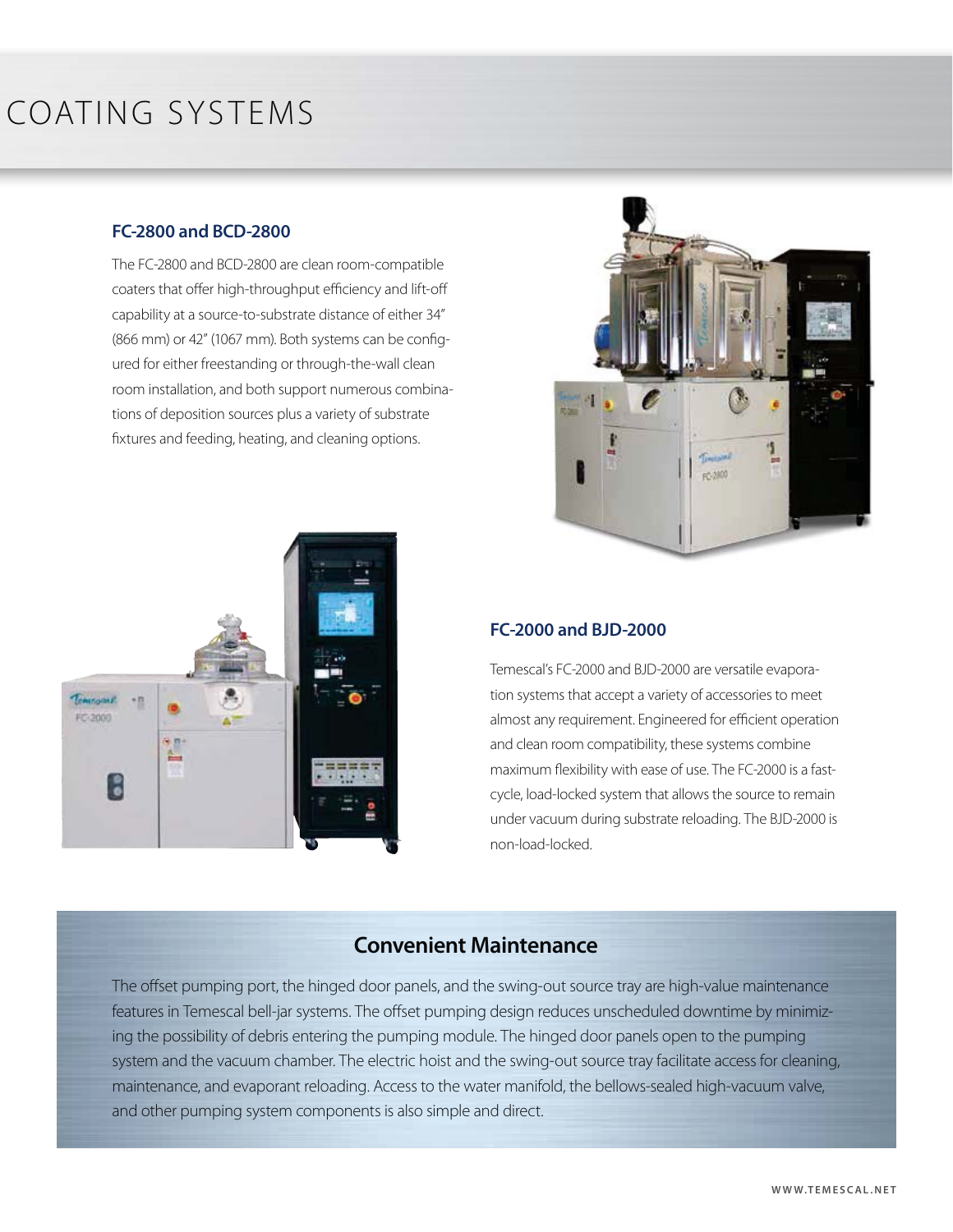#### **Customized for Your Application**

When you choose a Temescal system, you are selecting a platform. While every Temescal system is designed around our standard architecture, we offer a broad range of options that enable you to customize each system to your unique application, process and budget requirements. From crucible sizes and source configurations to chamber components and substrate carriers, Temescal systems can be mixed and matched to your custom requirements.

And because your needs evolve over time, Temescal systems are built around our standard configurations platform, making it possible for you to upgrade or reconfigure your system with some simple component changes. This is just one reason why you'll still find vintage Temescal systems actively working in production facilities around the world—our systems are built to last.

#### SYSTEM OPTIONS

| <b>SYSTEM</b>                                                     | <b>UEFC-5700</b> | FC-4400   | <b>UEFC-4900</b> | FC-2800 |
|-------------------------------------------------------------------|------------------|-----------|------------------|---------|
| <b>Sources</b>                                                    |                  |           |                  |         |
| Additional fixed e-beam source                                    |                  |           |                  |         |
| Additional turret e-beam source                                   |                  |           |                  |         |
| Single or dual wire feeders                                       |                  |           |                  |         |
| Up to three resistance sources                                    |                  |           |                  |         |
| Ion source: MKII HC or Filament                                   |                  | ٠         |                  |         |
| Ion source: MKI Filament                                          |                  |           |                  |         |
| <b>System</b>                                                     |                  |           |                  |         |
| Process gas control for up to three gases                         | $\bullet$        | $\bullet$ | $\bullet$        | ٠       |
| Throttling for PC cryopumps                                       |                  |           |                  |         |
| Residual gas analyzer                                             |                  |           |                  |         |
| Substrate heaters                                                 |                  |           |                  |         |
| Chamber temperature monitoring                                    |                  |           |                  |         |
| Product chamber hot water circulation                             |                  |           |                  |         |
| Soft roughing and venting under TCS control                       |                  |           |                  |         |
| A second deposition controller & EBC to support<br>co-deposition  |                  |           |                  |         |
| Upgrade to a larger-capacity mechanical pump                      | ٠                | $\bullet$ | ٠                | ٠       |
| SECS/GEM interface to the TCS                                     | ٠                | $\bullet$ |                  |         |
| Process development and film characterization                     |                  |           |                  |         |
| TCS simulator for off-line training and process<br>development    |                  |           |                  |         |
| Additional uniformity (shadow) masks                              |                  |           |                  |         |
| Source extension Collar:<br>increase source-to-substrate distance |                  |           |                  |         |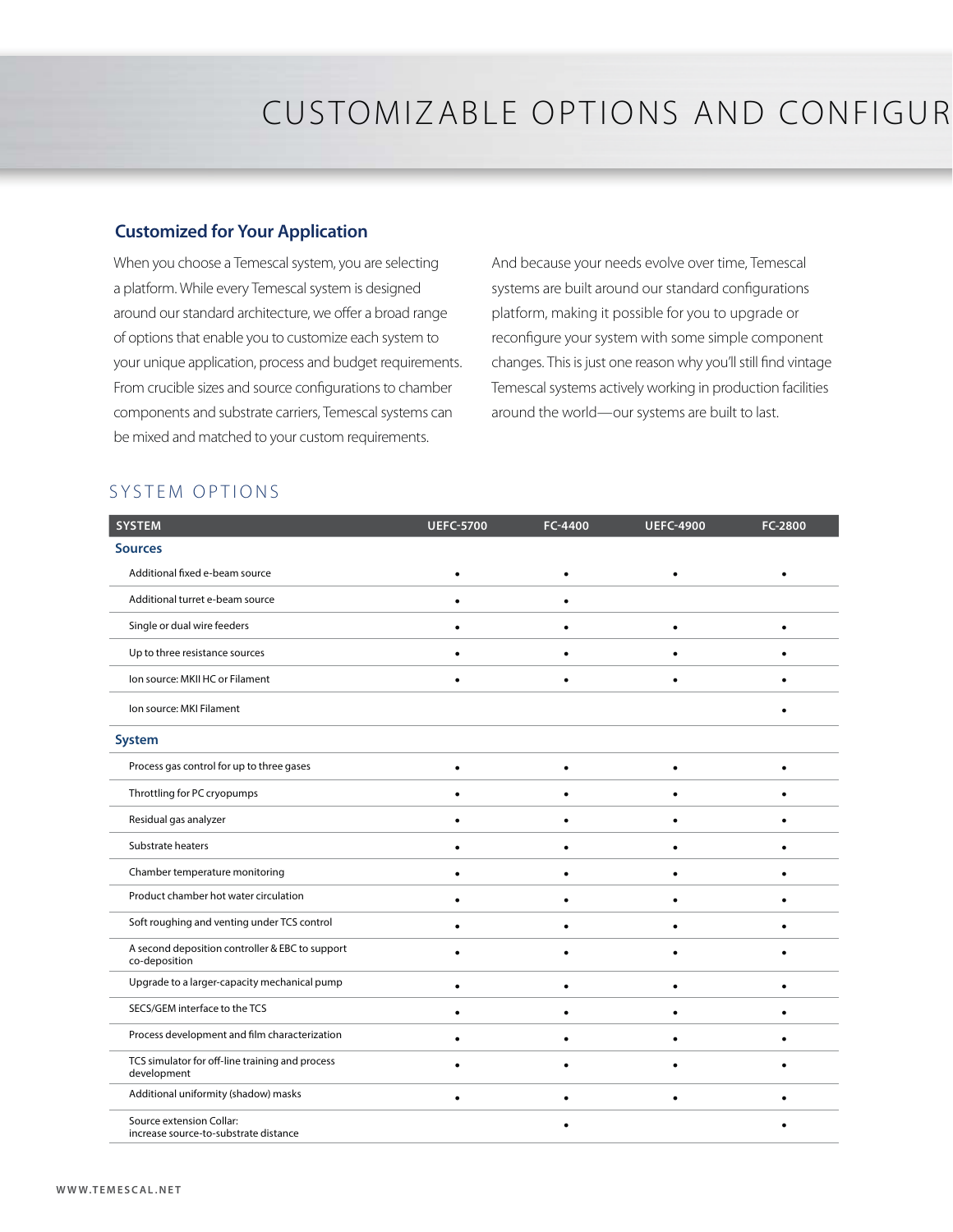#### **Custom Uniformity Masks**

A Temescal system is more than simply the hardware that your process runs on. When you select a Temescal system, we work with you to understand your process. Using our library of materials characteristics, we craft custom

uniformity masks for your system and process, ensuring that your Temescal system delivers exceptional uniformity, day in and day out.



#### **Deposition Rates of Various Materials from Temescal Sources\***

 $*$ 25-cc pockets used in all tests. Source-to-substrate distance: 250 mm

#### **To help our customers maximize uniformity and throughput while minimizing material waste, Temescal offers unparalleled process support, including:**

- Scientific design of customized uniformity masks
- Advanced vapor cloud modeling for any conventional metal or binary compound
- Minimization of carrier-imposed effects (e.g., edge exclusion, framing, shadowing)
- Compensation for variations in substrate size and shape (e.g., concavity, chord height)
- Analysis of problematic material characteristics (e.g., adsorption/desorption, heat limits)
- Solutions for coating-stack issues, including stoichiometry and layer and film criteria (e.g., maximum thickness tolerance, uniformity, adhesion, spectral performance, color AB, pinholes, abrasion resistance, and chemical durability)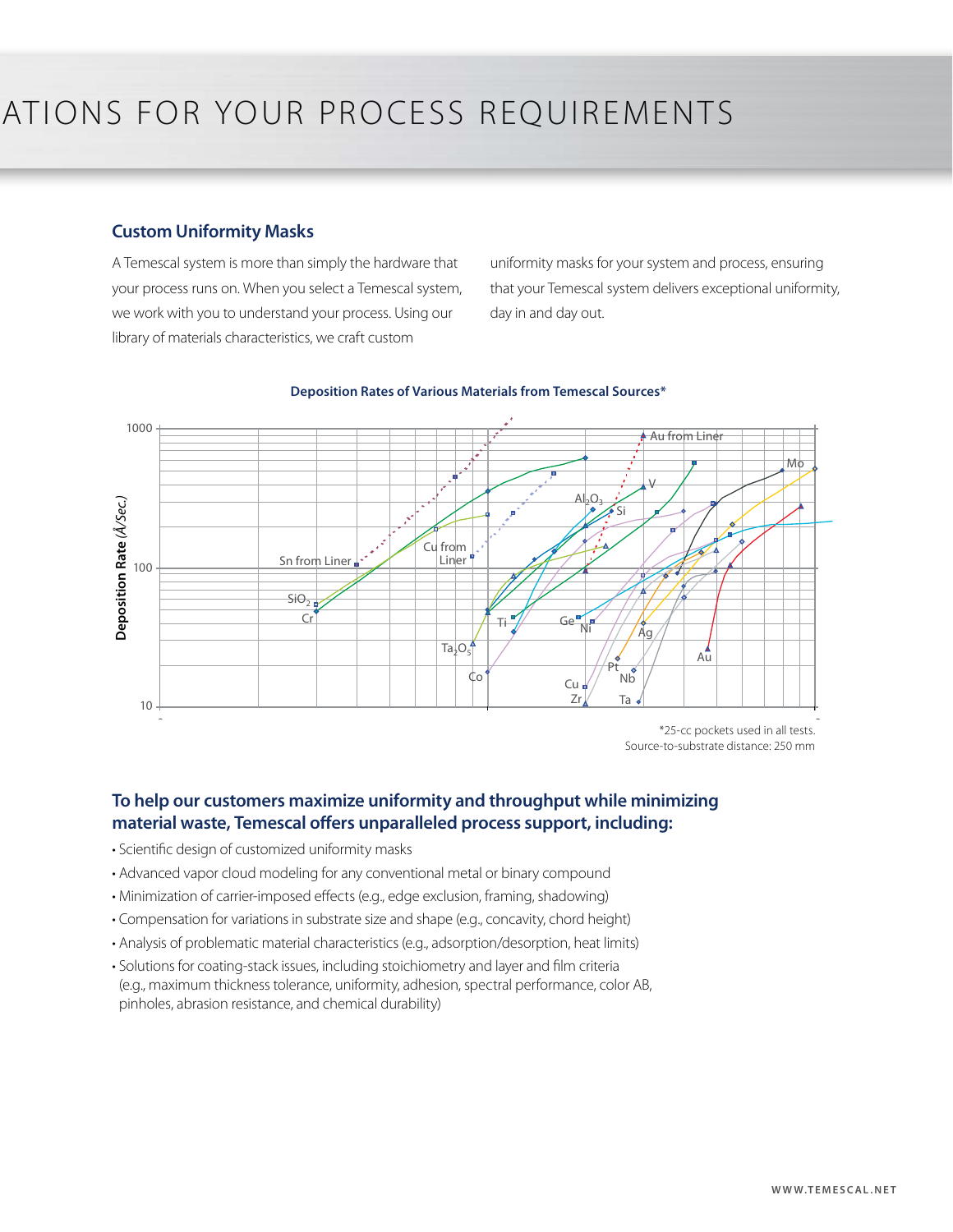

| <b>SYSTEM</b>                                                                                                        | <b>UEFC-5700</b>                                                   | FC-4400                                  | <b>UEFC-4900</b>                                                     | FC-2800                                | FC-2000                                     | <b>BJD-2000</b>                             |
|----------------------------------------------------------------------------------------------------------------------|--------------------------------------------------------------------|------------------------------------------|----------------------------------------------------------------------|----------------------------------------|---------------------------------------------|---------------------------------------------|
|                                                                                                                      | <b>Ultimate</b><br><b>Uniformity</b><br>Production:<br>150 & 200mm | <b>Production:</b><br>150 & 200mm        | <b>Ultimate</b><br><b>Uniformity</b><br><b>Production:</b><br>150 mm | <b>Production:</b><br><b>100mm</b>     | University, R&D,<br><b>Pilot Production</b> | University, R&D,<br><b>Pilot Production</b> |
| Product Chamber Type                                                                                                 | conic                                                              | box                                      | conic                                                                | box                                    | bell jar                                    | bell jar                                    |
| Load Lock to isolate Product Chamber                                                                                 | yes                                                                | yes                                      | yes                                                                  | yes                                    | yes                                         |                                             |
| Cryopump water L/sec                                                                                                 | 44,000                                                             | 44,000                                   | 36,500                                                               | 21,500                                 | 4,000                                       | 4,000                                       |
| Pump down time:                                                                                                      | 1E-06<br>$< 10$ mins                                               | 1E-06<br>$< 10$ mins                     | 1E-06<br>$< 10$ mins                                                 | 1E-06<br>$<$ 20 $mins$                 | 1E-06<br>$<$ 10 $m$ ins                     | 1E-06<br>$<$ 15 $m$ ins                     |
| E-gun (max pkg)                                                                                                      | 26x25cc<br>$PopTops + 1$<br>fixed pocket                           | 26x25cc<br>$PopTops + 1$<br>fixed pocket | 26x25cc<br>$PopTops + 1$<br>fixed pocket                             | 4x25cc<br>$PopTop + 1$<br>fixed pocket | 4x25cc<br>$PopTop + 1$<br>fixed pocket      | 4x25cc<br>$PopTop + 1$<br>fixed pocket      |
| E-gun Power Supply                                                                                                   | 6, 12, or 15 kW                                                    | 6, 12, or 15 kW                          | 6, 12, or 15 kW                                                      | 6 or 12 kW                             | 6 or 12 kW                                  | 6 or 12 kW                                  |
| lon gun                                                                                                              | <b>MKII HC</b>                                                     | <b>MKII HC</b>                           | <b>MKII HC</b>                                                       | <b>MKII filament</b>                   | <b>MKI</b> filament                         | <b>MKI</b> filament                         |
| Max wafer count: Lift off                                                                                            | 42x150mm,<br>21x200MM                                              | 30x150mm,<br>15x200MM                    | 25x150mm                                                             | 25x100mm,<br>12x150mm                  | 42x2",<br>13x100mm                          | 42x2",<br>13x100mm                          |
| Source to Substrate: std                                                                                             | 43"                                                                | 38"                                      | 35.5''                                                               | 34"                                    | 19.5"                                       | 19.5"                                       |
| Source to Substrate: ext                                                                                             |                                                                    | 42"                                      |                                                                      | 42"                                    | 27.5"                                       | 27.5"                                       |
| <b>System Control</b>                                                                                                |                                                                    |                                          |                                                                      |                                        |                                             |                                             |
| Temescal Control System (TCS), with Auto, Manual<br>modes plus process datalogging                                   | $\bullet$                                                          | ٠                                        |                                                                      |                                        |                                             |                                             |
| Security code-based access for multiple classes of users                                                             | ٠                                                                  | ٠                                        | $\bullet$                                                            | $\bullet$                              | ٠                                           |                                             |
| TCS-based process variable monitoring (PVM), allowing<br>user to set tolerance alarms for critical process variables |                                                                    | $\bullet$                                |                                                                      |                                        |                                             |                                             |
| 17" high resolution color touch screen interface                                                                     | ٠                                                                  | ٠                                        | ٠                                                                    | $\bullet$                              | ٠                                           |                                             |
| E-Beam                                                                                                               |                                                                    |                                          |                                                                      |                                        |                                             |                                             |
| Temescal 4- or 6-pocket Standard or PopTop turret<br>source                                                          |                                                                    | ٠                                        |                                                                      |                                        |                                             |                                             |
| Temescal model CV-6SLX or CV-12SLX e-beam power<br>supply (Simba option available)                                   | $\bullet$                                                          | ٠                                        | ٠                                                                    | ٠                                      | ٠                                           |                                             |
| TemEBeam Contoller: Sweep, Index, Gun & HV                                                                           | ٠                                                                  | ٠                                        | $\bullet$                                                            | $\bullet$                              | $\bullet$                                   | ٠                                           |
| <b>Substrate</b>                                                                                                     |                                                                    |                                          |                                                                      |                                        |                                             |                                             |
| HULA: High Uniformity Lift-off Assembly                                                                              |                                                                    | ٠                                        |                                                                      |                                        |                                             |                                             |
| Lift-off dome or dome frame with segments                                                                            |                                                                    | $\bullet$                                |                                                                      |                                        |                                             |                                             |
| Step coverage High Speed Planatary                                                                                   |                                                                    |                                          |                                                                      |                                        |                                             |                                             |
| Flip tooling: allows for two sided or edge coating                                                                   | $\bullet$                                                          | $\bullet$                                |                                                                      |                                        |                                             |                                             |
| VAP: Variable Angle Planatary                                                                                        | ٠                                                                  | $\bullet$                                |                                                                      |                                        |                                             |                                             |
| <b>Vacuum Pumping &amp; Control</b>                                                                                  |                                                                    |                                          |                                                                      |                                        |                                             |                                             |
| Market leading dry roughing pump<br>>60 cfm (102 m3/h)                                                               |                                                                    | $\bullet$                                |                                                                      |                                        |                                             |                                             |
| CTI On-Board Cryopumps                                                                                               |                                                                    | ٠                                        |                                                                      |                                        |                                             |                                             |
| Cryopump temperature monitoring                                                                                      |                                                                    | $\bullet$                                |                                                                      |                                        |                                             |                                             |
| Active Inverted Magnetron gauges and Pirani<br>controllers, monitored and controlled by the TCS                      |                                                                    | ٠                                        |                                                                      |                                        |                                             |                                             |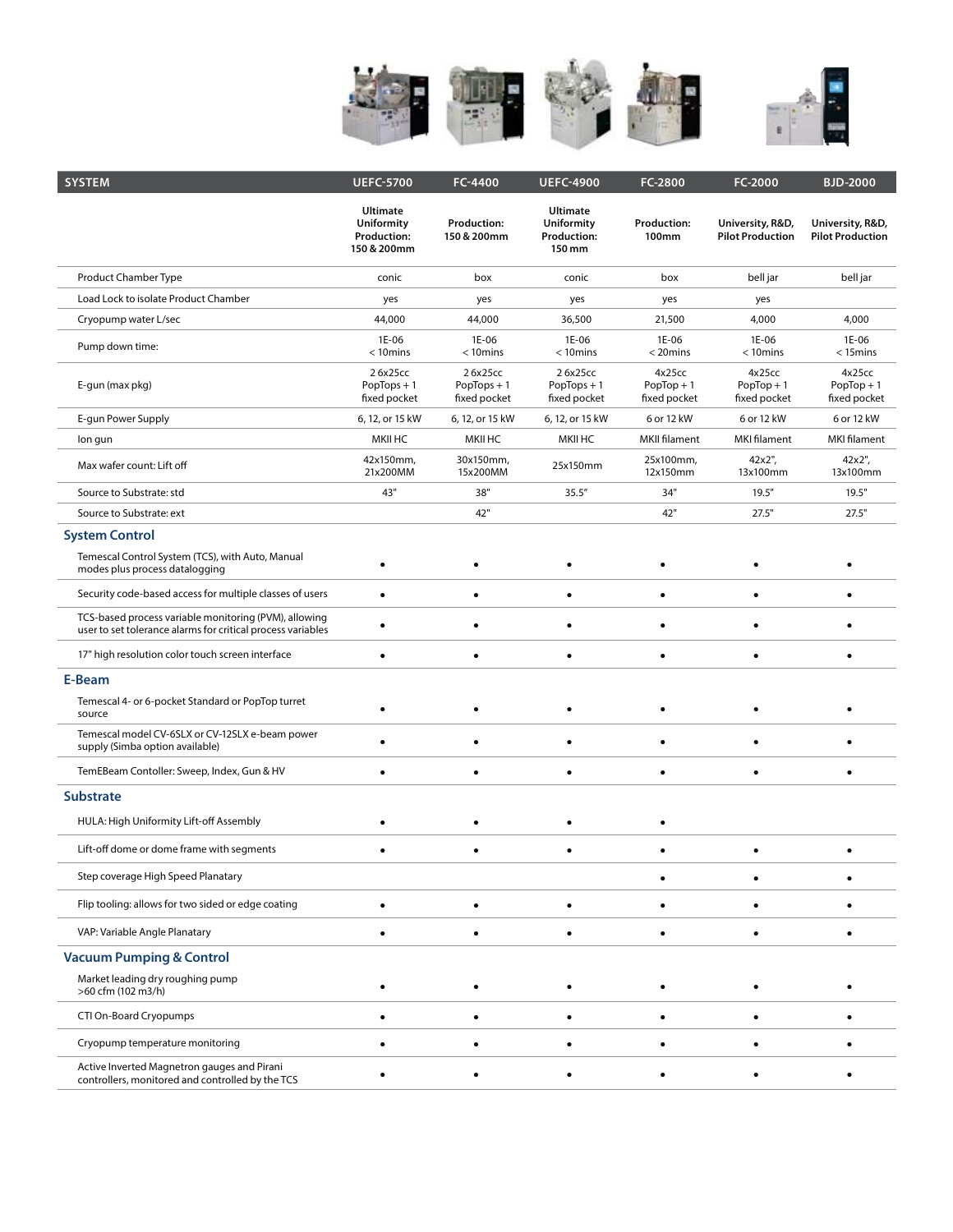

| <b>SYSTEM</b>                                                                                          | <b>UEFC-5700</b>                                                   | FC-4400                           | <b>UEFC-4900</b>                                                     | FC-2800                     | FC-2000                                     | <b>BJD-2000</b>                             |
|--------------------------------------------------------------------------------------------------------|--------------------------------------------------------------------|-----------------------------------|----------------------------------------------------------------------|-----------------------------|---------------------------------------------|---------------------------------------------|
|                                                                                                        | <b>Ultimate</b><br>Uniformity<br><b>Production:</b><br>150 & 200mm | <b>Production:</b><br>150 & 200mm | <b>Ultimate</b><br><b>Uniformity</b><br><b>Production:</b><br>150 mm | <b>Production:</b><br>100mm | University, R&D,<br><b>Pilot Production</b> | University, R&D,<br><b>Pilot Production</b> |
| <b>Product Chamber</b>                                                                                 |                                                                    |                                   |                                                                      |                             |                                             |                                             |
| Dimensions in inches                                                                                   | 57 conic                                                           | 23.5 <sup>2</sup> x44H            | 49 conic                                                             | $28^{3}$                    | 20 bell jar                                 | 20 bell jar                                 |
| Product chamber cryopump                                                                               | Dual CT-400<br>35,000 L/Sec                                        | Dual CT-400<br>35,000 L/Sec       | CT-500<br>30,000 L/Sec                                               | CT-400<br>17,500 L/Sec      | CT-400<br>17,500 L/Sec                      |                                             |
| Water cooled product chamber walls                                                                     | $\bullet$                                                          | $\bullet$                         | ٠                                                                    | $\bullet$                   | $\bullet$                                   | $\bullet$                                   |
| Two sets of product chamber evaporation shields                                                        | $\bullet$                                                          | $\bullet$                         | $\bullet$                                                            | $\bullet$                   | $\bullet$                                   |                                             |
| Wide-angle viewport on front of system                                                                 |                                                                    | $\bullet$                         |                                                                      |                             |                                             |                                             |
| Maskless uniformity                                                                                    | $\bullet$                                                          |                                   |                                                                      |                             |                                             |                                             |
| One fixed uniformity mask                                                                              |                                                                    | $\bullet$                         |                                                                      |                             |                                             |                                             |
| Spare port(s) for RGA or alternate access                                                              | ٠                                                                  | $\bullet$                         |                                                                      |                             |                                             |                                             |
| 10" and 12.75" diameter side ports for<br>optional components                                          | ٠                                                                  |                                   |                                                                      |                             |                                             |                                             |
| Left-side door for service access                                                                      |                                                                    | $\bullet$                         |                                                                      | $\bullet$                   |                                             |                                             |
| <b>Source Chamber</b>                                                                                  |                                                                    |                                   |                                                                      |                             |                                             |                                             |
| Source-isolation valve allows product chamber access<br>while source chamber remains under vacuum      | ٠                                                                  | $\bullet$                         |                                                                      |                             |                                             |                                             |
| Source chamber cryopump                                                                                | $CT-10$<br>(9,000 L/Sec)                                           | $CT-10$<br>9,000 L/Sec            | $CT-10$<br>9,000 L/Sec                                               | $CT-8$<br>4,000 L/Sec       | $CT-8$<br>4,000 L/Sec                       | $CT-8$<br>4,000 L/Sec                       |
| Source Tray Dimensions in inches                                                                       | 25.5                                                               | 25.5                              | 20                                                                   | 20                          | 20                                          | 18                                          |
| Drop-down, swing-out source tray, accessible from<br>either clean room or chase side of vacuum cubicle | ٠                                                                  | $\bullet$                         | ٠                                                                    | ٠                           | $\bullet$                                   | $\bullet$                                   |
| Wide-angle 4" viewport                                                                                 | $\bullet$                                                          | $\bullet$                         | $\bullet$                                                            | $\bullet$                   | $\bullet$                                   | $\bullet$                                   |
| Removable stainless-steel source shields                                                               | $\bullet$                                                          | $\bullet$                         | $\bullet$                                                            | $\bullet$                   | $\bullet$                                   | $\bullet$                                   |
| <b>Water &amp; Air System</b>                                                                          |                                                                    |                                   |                                                                      |                             |                                             |                                             |
| Stainless steel manifold provides cooling water for<br>source and product chamber components           |                                                                    |                                   |                                                                      |                             |                                             |                                             |
| Separate product chamber circuit for cold and optional<br>hot water                                    | $\bullet$                                                          | $\bullet$                         |                                                                      |                             | $\bullet$                                   |                                             |
| TCS-controlled auto-blowdown for turret source                                                         |                                                                    |                                   |                                                                      |                             |                                             |                                             |
| PLC-controlled air manifold                                                                            |                                                                    |                                   |                                                                      |                             |                                             |                                             |
| <b>System Wide</b>                                                                                     |                                                                    |                                   |                                                                      |                             |                                             |                                             |
| 3 EMO switches                                                                                         |                                                                    |                                   |                                                                      |                             |                                             |                                             |
| Standard 19" wide electronics rack on casters                                                          | ٠                                                                  | ٠                                 |                                                                      |                             |                                             |                                             |
| Surfaces exposed to high vacuum are made of 304 SST                                                    | $\bullet$                                                          | ٠                                 |                                                                      |                             | ٠                                           |                                             |
|                                                                                                        |                                                                    |                                   |                                                                      |                             |                                             |                                             |